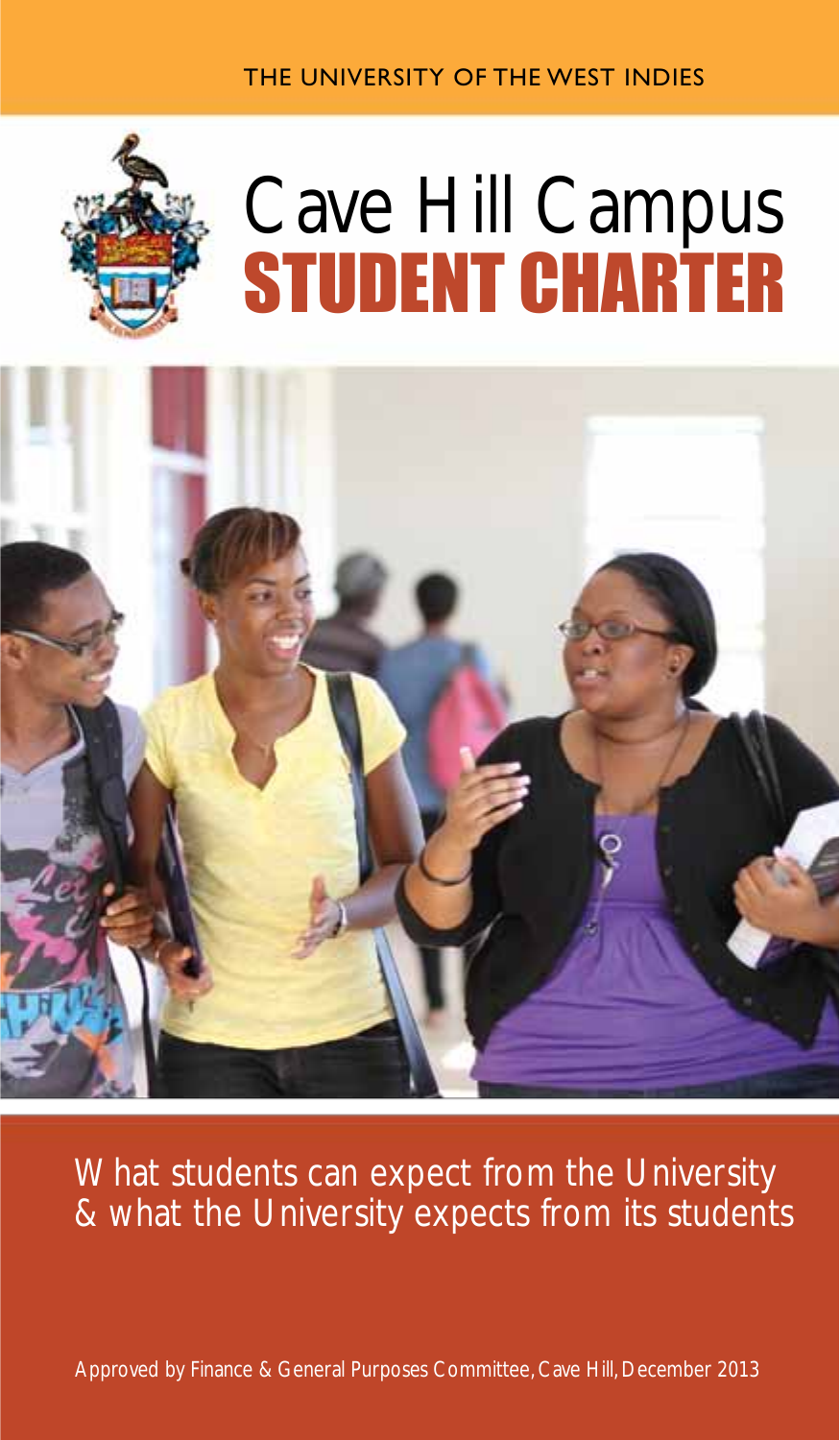## Preamble

The University of the West Indies (UWI) Cave Hill Campus Student Charter establishes the standard of provision that students can reasonably expect at The UWI Cave Hill Campus. It guides all employees as they provide, or support the provision of, academic programmes and administrative, professional, technical or support services. The Charter also acknowledges a reciprocal commitment on the part of students to ensure a high quality educational experience and specifies their corresponding responsibilities.

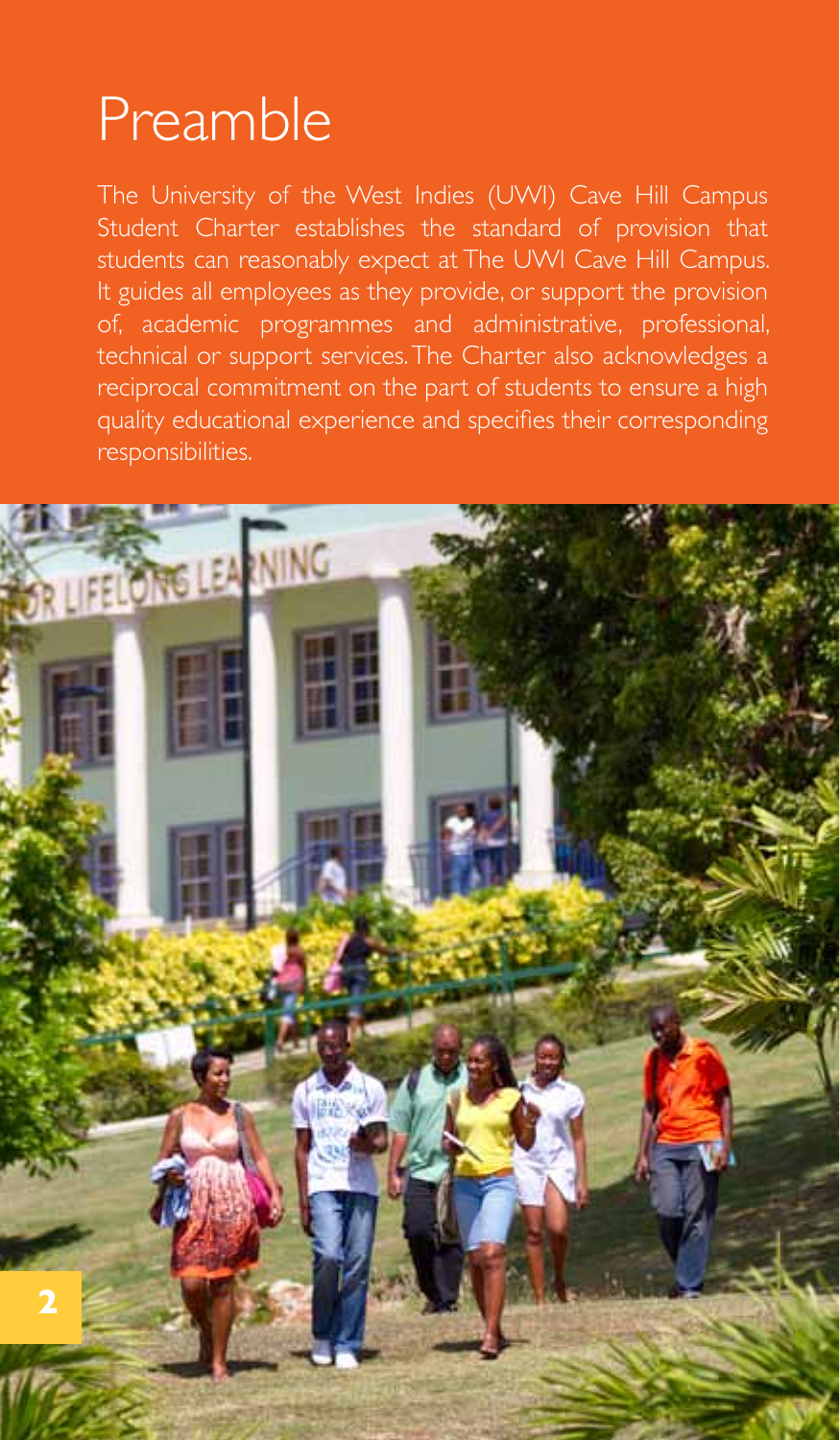### The Charter supports The UWI's:

Mission: To advance learning, create knowledge and foster innovation for the positive transformation of the Caribbean and the wider world;

VISION: An excellent global University rooted in the Caribbean; and

Core Values: Integrity, excellence, diversity and student-centredness.

The Charter reflects commitments that are fully defined in Campus and University policy, procedure and planning documents including:

- **C** Graduate Studies Guide for Students and Supervisors (2008-09)
- **C** Guidelines for Submission of Taught Graduate Programmes (2014)
- **C** Guidelines for Submission of Undergraduate Academic Programme Proposals (2008)
- **The Role & Function of Academic Advisors and** Guidelines for Staff and Students (2012)
- **The UWI Code of Principles & Responsibilities for Students**
- The UWI Strategic Plan 2017-22
- $\bullet$  University Regulations on Plagiarism Graduate Diplomas and Degrees (2013)
- **The UWI Policy & Procedures on Research Ethics** (2011), The School for Graduate Studies & Research
- **•** The UWI Undergraduate Student Plagiarism Policy (2010), Office of the Board for Undergraduate Studies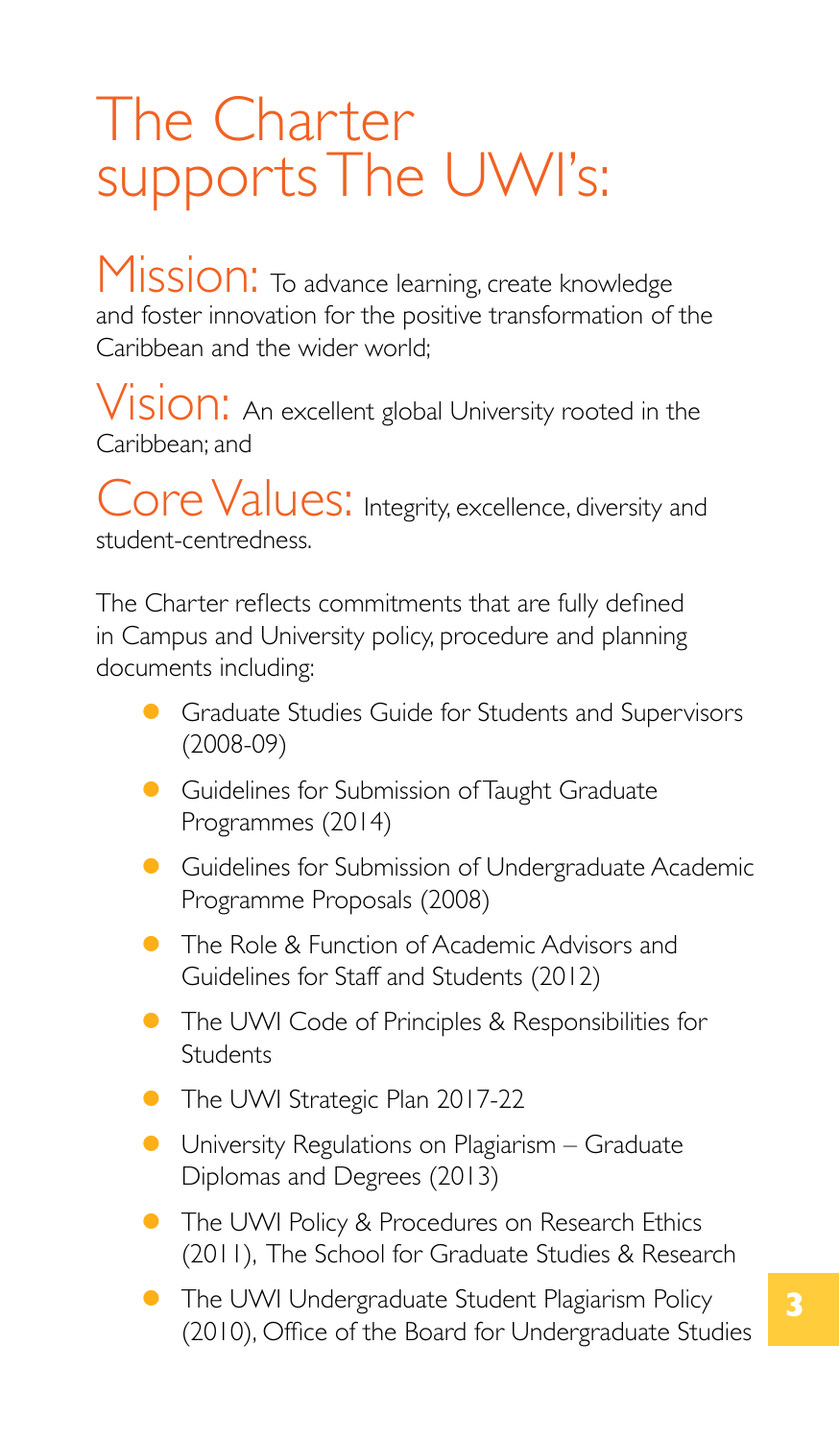- **•** The UWI Cave Hill Campus Student Disability Policy (2014)
- **The UWI Cave Hill Campus Health & Safety Policy** (2014)
- **The UWI Cave Hill Campus Blended Learning Policy** (2014)
- **The UWI Cave Hill Campus Teaching & Learning** Principles (2014)
- **The Academic Quality Assurance Committee Guide** to the Academic Quality Assurance System for Undergraduate Programmes and Courses (2016)

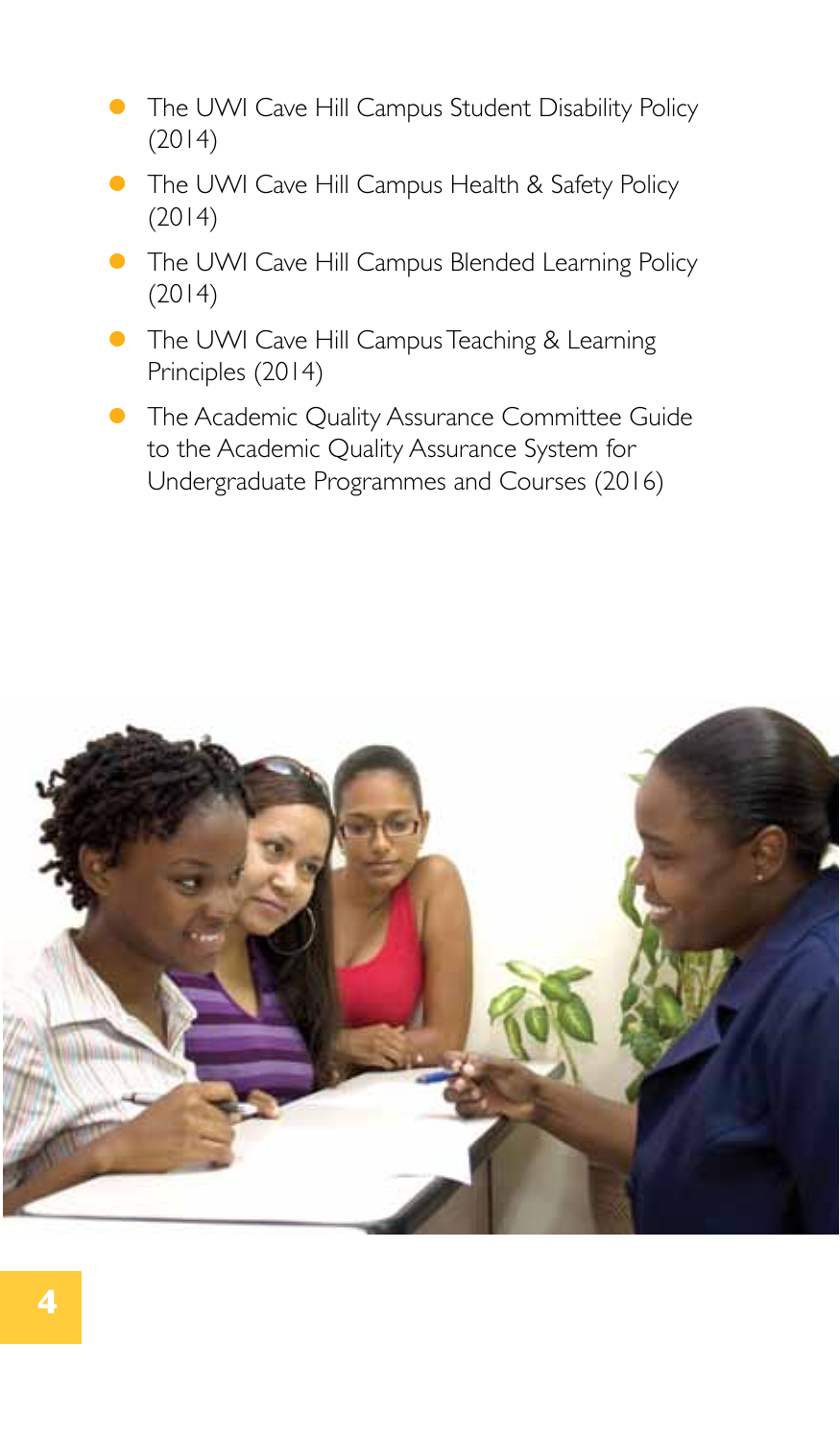### **The University of the West Indies Cave Hill Campus** STUDENT CHARTER

#### Upon successful completion of a programme of study at The UWI Cave Hill Campus, graduates will be:

1. Qualified: equipped to successfully pursue employment, entrepreneurship or further study

#### as the Campus:

- designs its academic programmes to keep pace with national and regional needs as well as international standards for higher education
- offers ongoing guidance and support for students' decisions about their study and career options
- provides guidance on and insists upon academic integrity
- recognizes and makes provision for students' differences as learners
- uses information and communications technology to enhance teaching and learning
- promotes the development of research skills as part of course activities

#### and Students:

- take primary responsibility for their own learning and development
- seek advice and assistance when needed
- consistently demonstrate academic integrity
- recognize and respect each other's differences as learners
- 2. Well-rounded global citizens: ethical; showing personal and social awareness; and demonstrating transferable skills (creative and critical thinking, communication and interpersonal skills, innovation, entrepreneurship, IT competence and information literacy)

#### as the Campus:

offers opportunities for participation in extra-curricular, co-curricular and personal development activities